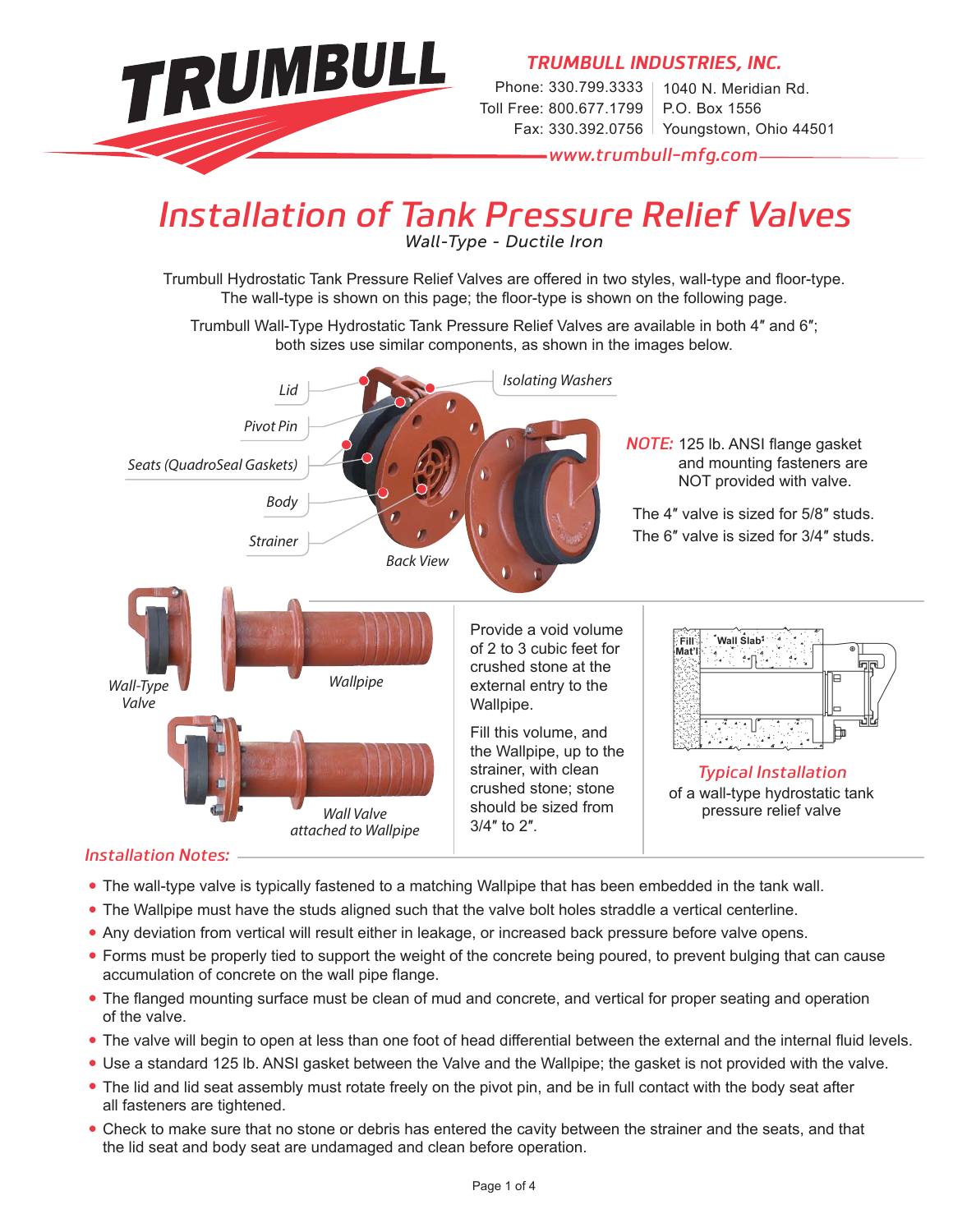

### *Installation of Tank Pressure Relief Valves Floor-Type - Ductile Iron*

Trumbull Floor-Type Hydrostatic Tank Pressure Relief Valves are available in both 4″ and 6″; both sizes use similar components, as shown in the images below.



#### *Installation Notes:*

- The floor-type valve is typically embedded in the concrete floor of the tank.
- It is recommended that the valve assembly be set in a prepared depression in the floor, to such a depth that the top of the lid and lid seat are slightly below the floor surface level when installed. This is intended for clearance of moving equipment or machinery along the floor.
- The overall length of the valve may be extended by using C-900 pipe. The pipe may be field cut to the desired length for each individual valve location. A C-900 Gasket in the valve body holds the pipe securely in place.
- **•** C-900 pipe is not provided with the valve, and must be ordered separately.
- **•** Provide a void volume of 2 to 3 cubic feet for crushed stone at the bottom of the Floor Valve. Fill this volume, and the Floor Valve cavity below the strainer, with clean crushed stone; stone should be sized from 3/4″ to 2″.
- **•** The valve seating surfaces must be horizontal; do not install valve at an inclined angle.
- Protect the seat surfaces during the preparation and pouring of the floor.
- **•** Check to make sure that no stone or debris has entered the cavity between the strainer and the seats, and that the lid seat and body seat are undamaged and clean before operation.
- **•** To install lid, align the three legs of lid into corresponding openings of valve body. Locking lug will prevent lid from seating, requiring installer to rotate 90 degrees into locked position.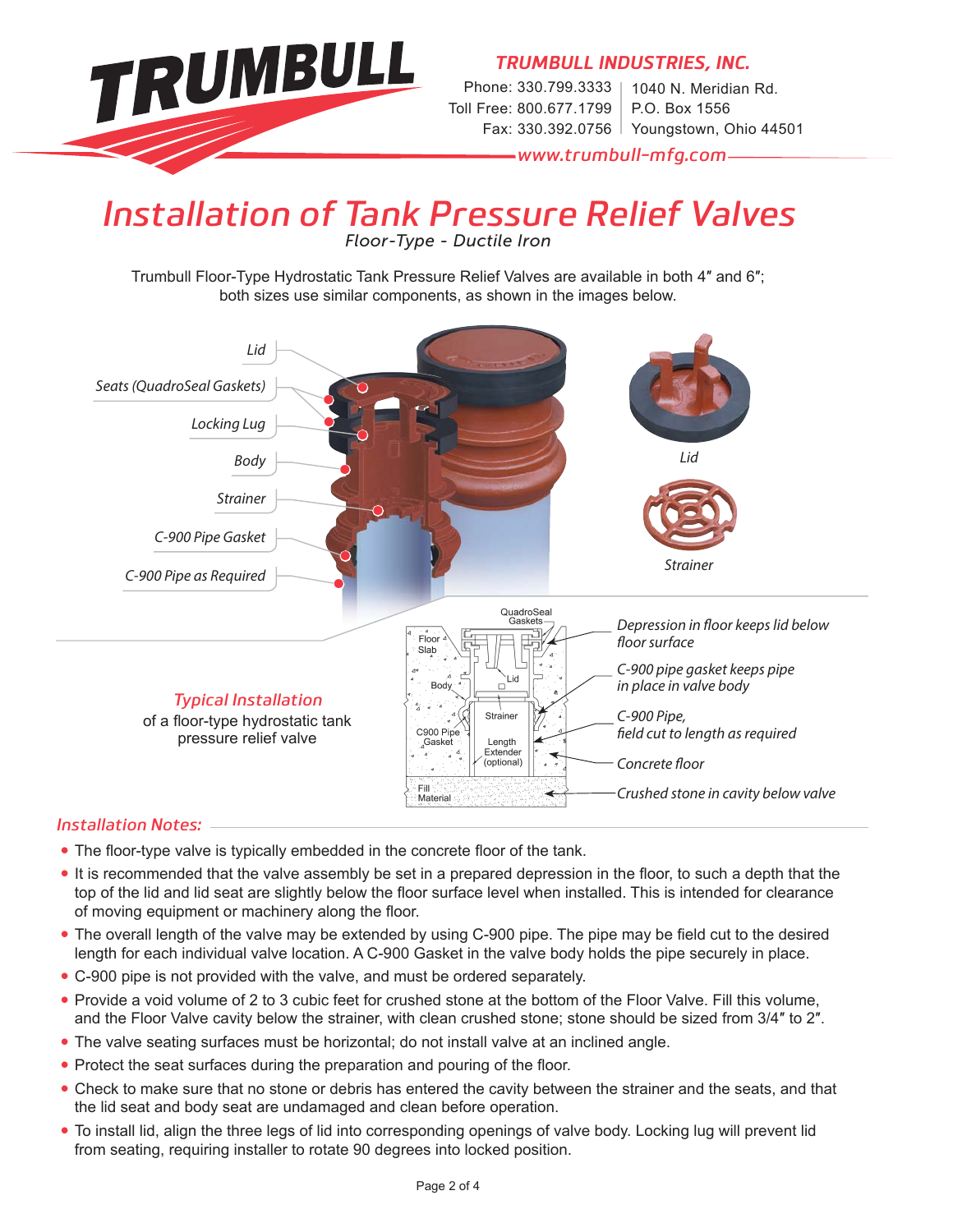

*TRUMBULL INDUSTRIES, INC.*

Phone: 330.799.3333 | 1040 N. Meridian Rd. Toll Free: 800.677.1799 Fax: 330.392.0756 Youngstown, Ohio 44501 P.O. Box 1556

*www.trumbull-mfg.com*

# *Maintenance of Tank Pressure Relief Valves*

*Wall-Type - Ductile Iron*

Trumbull Wall-Type Hydrostatic Tank Pressure Relief Valves provide reliable protection over a long service life. Although they require little or no maintenance, the following notes and recommendations should be considered.

The major causes of valve leakage are generally found to be damaged seat surfaces, or debris lodged on, or between the seats. A thorough physical inspection of the valve should be performed whenever the tank is drained for cleaning or maintenance. During this inspection, the following precautionary steps are recommended:

- *a.* Physically rotate the lid on the pivot pin fully open to fully closed, to assure that there is no binding; the lid should move freely on the pivot pin. The lid should rotate to a closed position when released. Observe the contact surfaces between the resilient seats when closed and note any gap which may be due to restricted motion.
- *b.* Closely inspect the seats for any mechanical damage to the sealing surfaces. Damaged seats must be replaced, or leakage will result. To replace the resilient seats, follow the steps below.
	- i. Adhesive is used to completely seal any gaps between the seat and the casting. All old adhesive must be removed from the castings before attaching replacement seats, using 3M #2 solvent.
	- ii. Coat all internal surfaces of the replacement resilient seat and the mating casting surface with 3M #1300 adhesive, and attach seat to casting. Remove any excess adhesive from the seat sealing surfaces with 3M #2 solvent.
	- iii. Apply pressure to the lid against the body, to assure the seats are in the correct position. The adhesive will set within a few hours and be ready for use in 24 hours.
	- iv. Do not re-use seats once they have been pried off of the valve; replace them with new seats.

After the seats are replaced, or if the resilient seats are undamaged, continue as below:

- *c.* Remove any debris that may be adhering to the seat surfaces.
- *d.* Check the internal strainer to assure that the grates are clear. Remove the strainer to clear any debris that may be clogging the strainer and/or the valve body. After cleaning, replace the strainer in the valve body and rotate into locked position.
- *e.* Examine for physical damage to the valve. Bent pivot pins can be replaced, but cracked or broken castings cannot be repaired; the valves must be replaced.

#### *Replacement Parts*

for Trumbull Wall-Type Hydrostatic Tank Pressure Relief Valves:

Please note that the seats are the same for both the body and lid, for each corresponding valve size.



Recommended spare parts: *Neoprene "QuadroSeal" Gaskets* 

Approved adhesive for resilient seats: *3M #1300 Adhesive*

> Approved solvent to remove existing adhesive: *3M #2 Solvent*